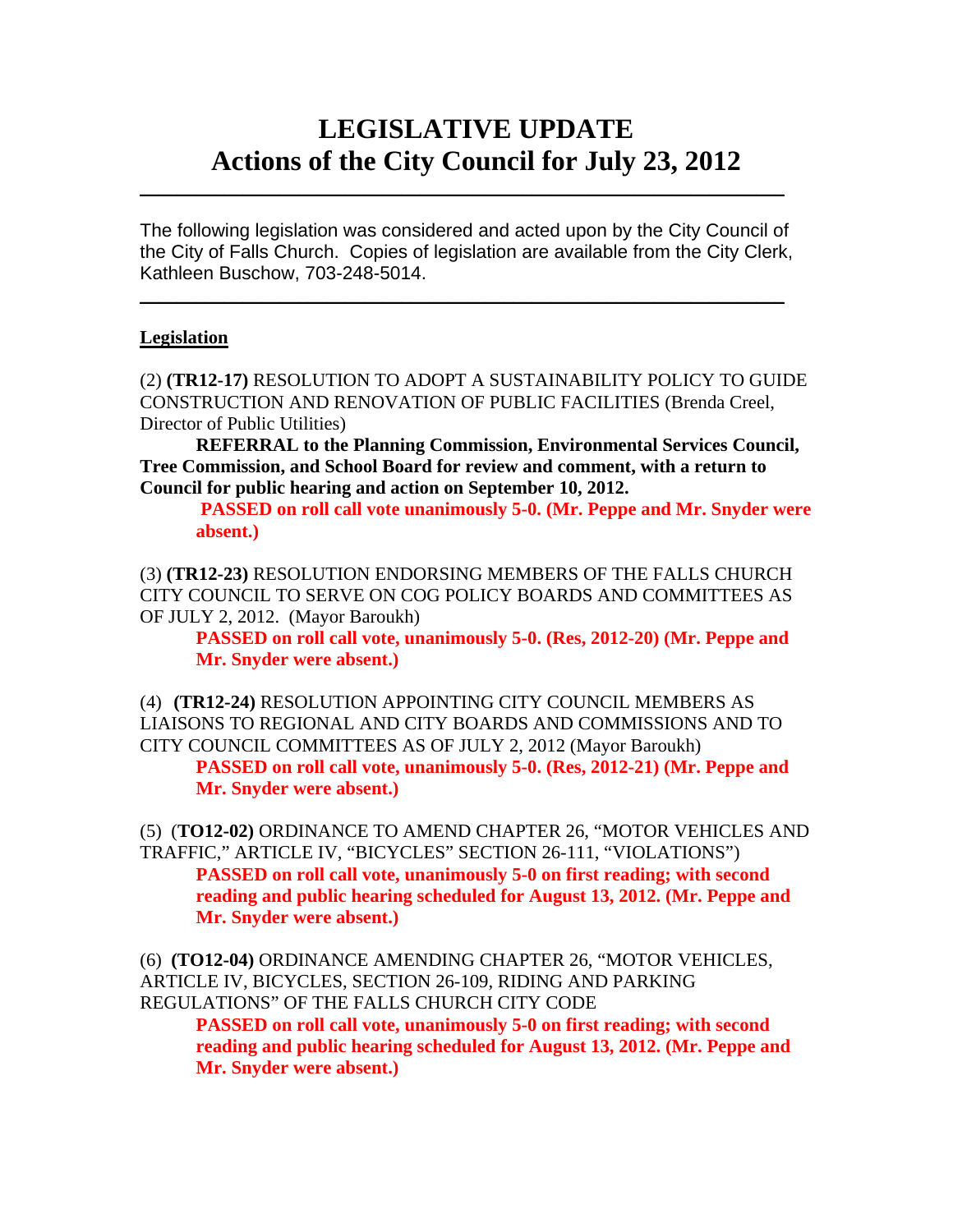(7) **(TO12-03)** ORDINANCE TO AMEND CHAPTER 8, "BUSINESSES AND BUSINESS REGULATIONS;" ARTICLE III, "PEDDLERS, SOLICITORS AND CANVASSERS;" DIVISION 3, "DEALERS IN PRECIOUS METALS AND JEWELS," SECTION 8-236, "LICENSE ISSUANCE, APPLICATION, CONTENTS, TERM AND FEE" AND SECTION 8-239, "RECORDS; ITEMS PURCHASED TO BE RETAINED" **PASSED on roll call vote, unanimously 5-0 on first reading; with second reading and public hearing scheduled for August 13, 2012. (Mr. Peppe and Mr. Snyder were absent.)** 

(8)-1 **(TO12-13)V1** ORDINANCE TO AMEND THE FY2013 BUDGET OF EXPENDITURES AND REVENUES OF THE GENERAL FUND AND THE CAPITAL PROJECT FUND BY APPROPRIATING ADDITIONAL REVENUES (Richard LaCondré, CFO and Director of Finance)

**No motion/no vote.** 

(8)-2 **(TO12-13)V2 (Kaylin Substitute)** ORDINANCE TO AMEND THE FY2013 BUDGET OF EXPENDITURES AND REVENUES OF THE GENERAL FUND AND THE CAPITAL PROJECT FUND BY APPROPRIATING ADDITIONAL REVENUES (Richard LaCondré, CFO and Director of Finance)

**PASSED on roll call vote 3-2, on first reading; with second reading and public hearing scheduled for August 13, 2012; with Mr. Duncan and Mr. Tarter voting NO. (Mr. Peppe and Mr. Snyder were absent.)** 

# **Consent Calendar**

(1) AUTHORIZATION FOR THE MARY RILEY STYLES LIBRARY TO ISSUE A PURCHASE ORDER TO BAKER & TAYLOR IN AN AMOUNT UP TO \$170,000, FOR THE PURCHASE OF LIBRARY BOOKS, AUDIOBOOKS, COMPACT DISCS, AND DVDS FOR THE LIBRARY. (Mary McMahon, Library Director)

CONSENT MOTION: MOVE to Authorize the Mary Riley Styles Library to Issue a Purchase Order to Baker & Taylor in an amount up to \$170,000, for the Purchase of Library Books, Audiobooks, Compact Discs, And DVDs for the Library.

**PASSED on roll call vote, unanimously 5-0. (Mr. Peppe and Mr. Snyder were absent.)** 

# **Approval of Minutes**

(1) Minutes of June 25, 2012

**Minutes of June 25, 2012 APPROVED on voice vote, as amended; with Ms. Barry, Mr. Duncan, and Mr. Tarter ABSTAINING. (Mr. Peppe and Mr. Snyder were absent.)**